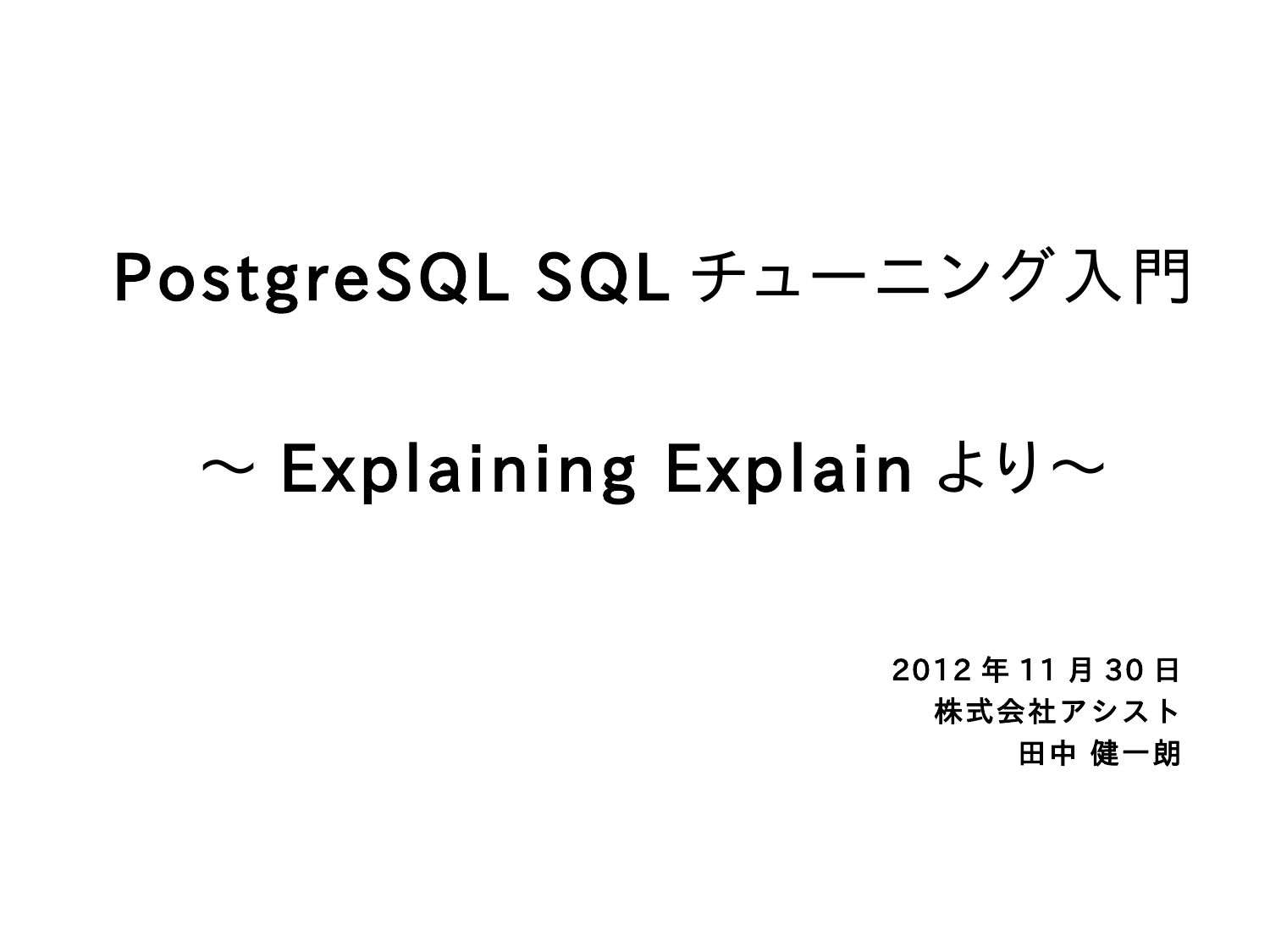アジェンダ

2. 表アクセスの基本

3. 結合の基本

4. 統計情報とは

5.EXPLAIN コマンド

6. 問題解決例

7. まとめ

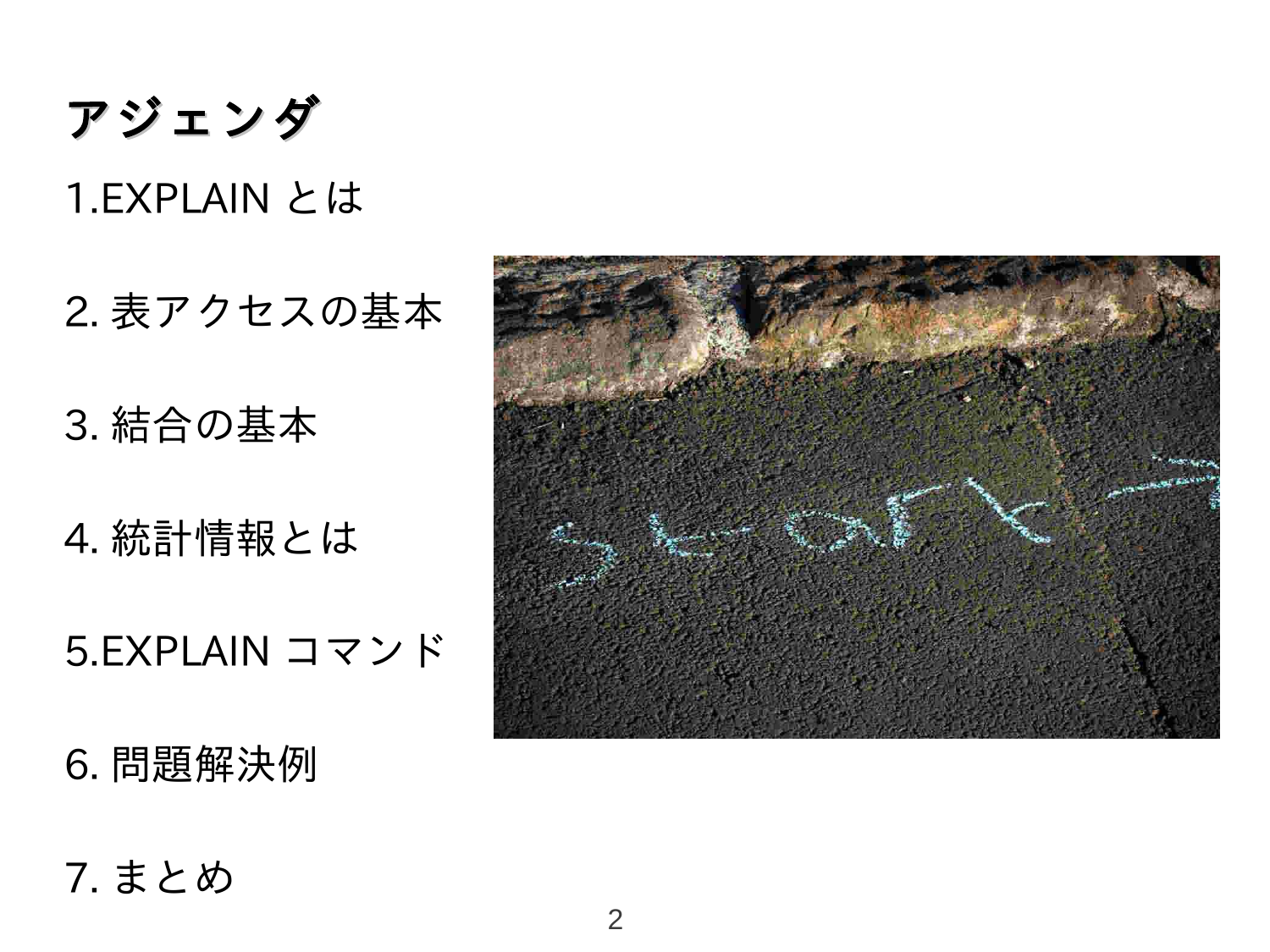#### 実行計画とは - 目的地は1つでもアクセス方法は複数

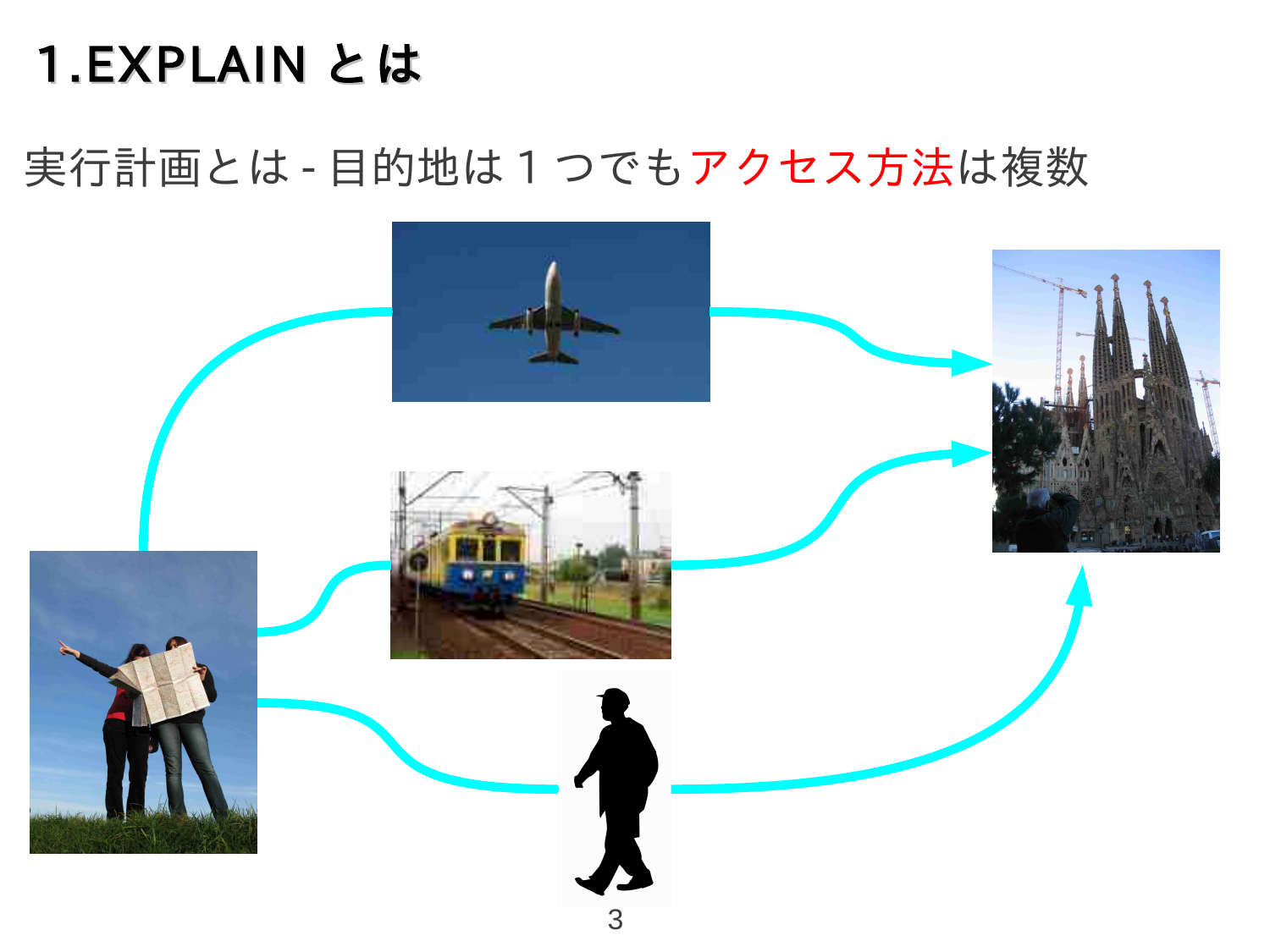表の状態が分からなければどのパスが最適か分からない

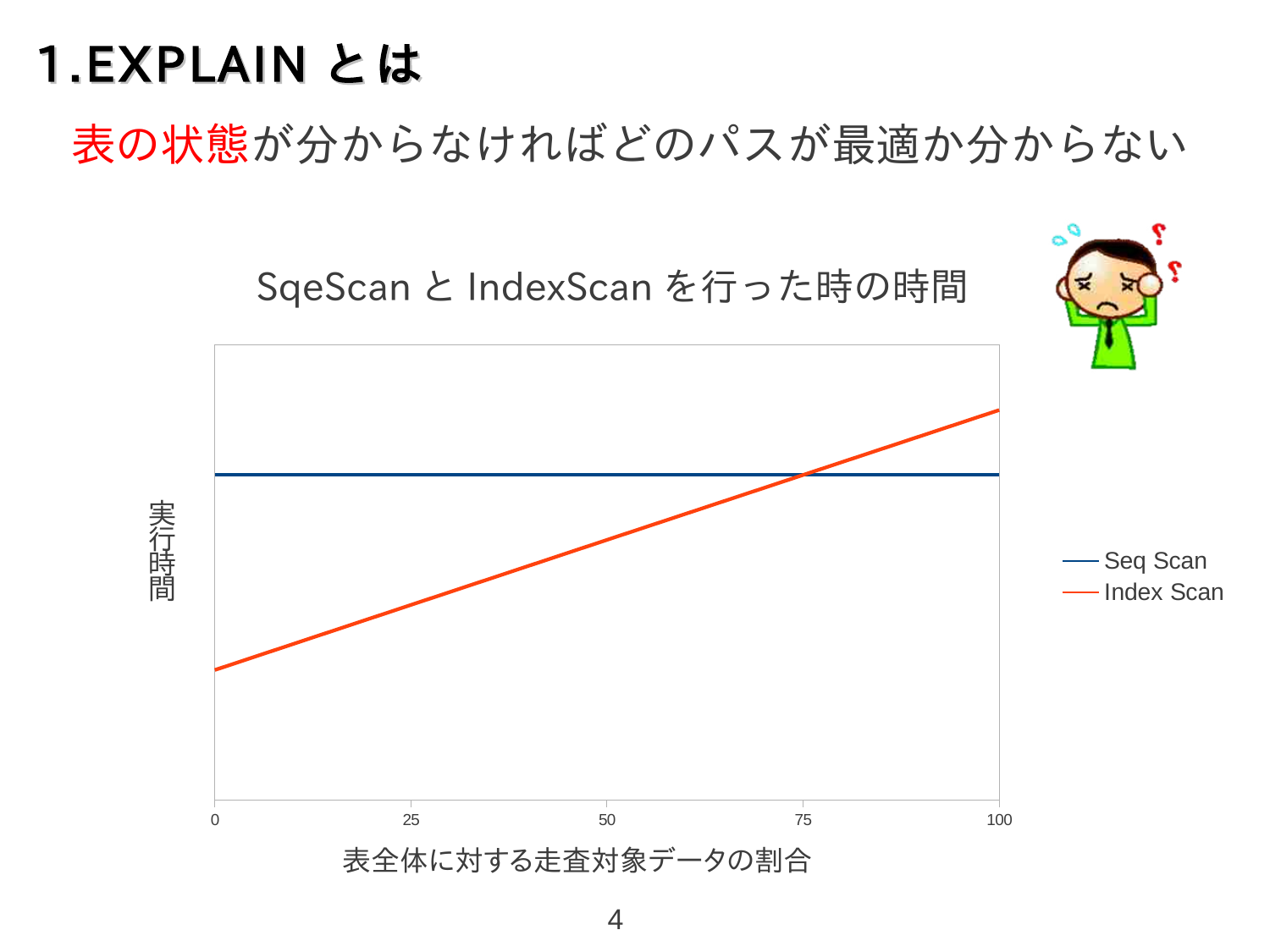

# 実行計画担当:プランナー です。

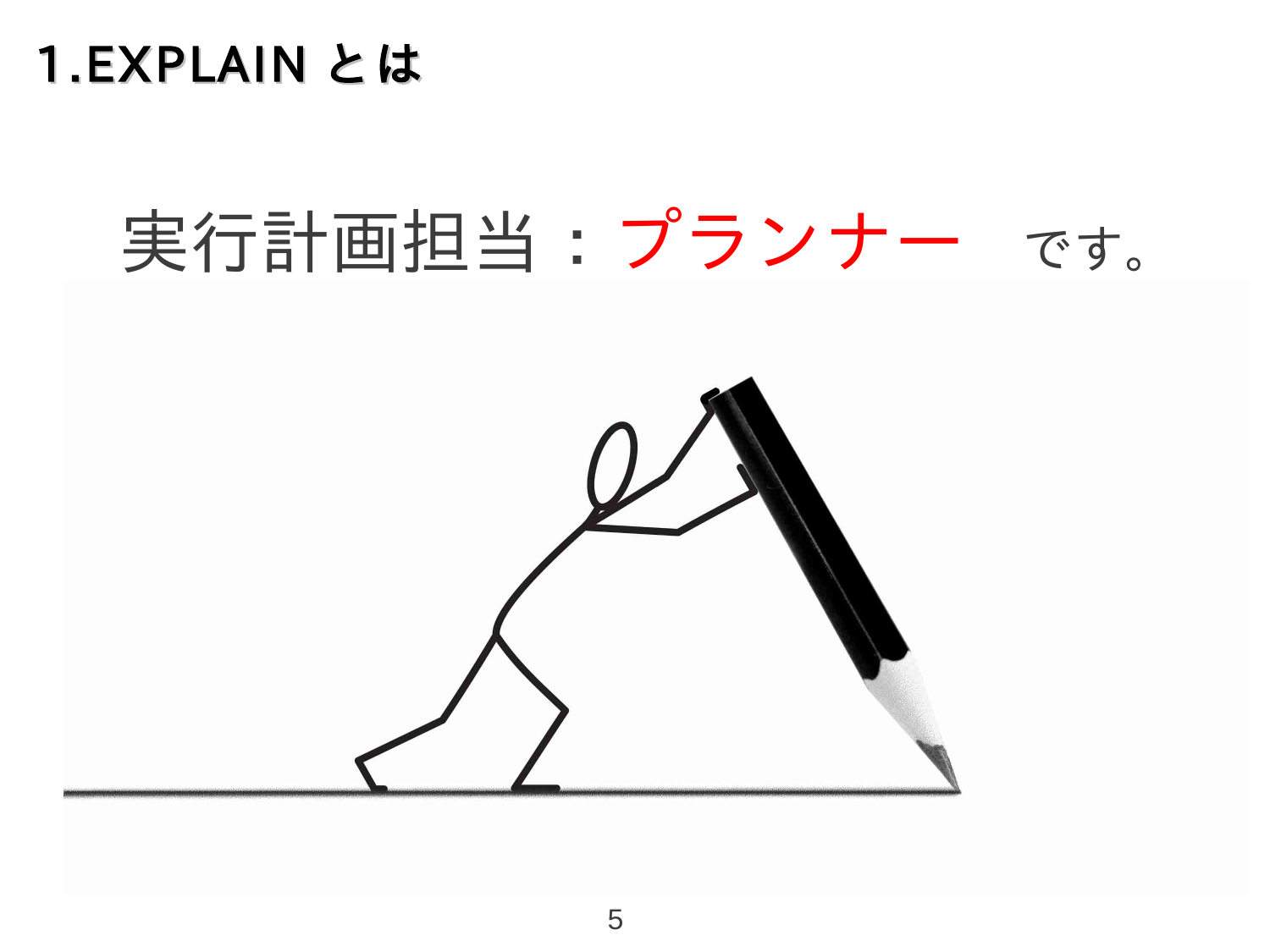#### プランナがどのような実行計画を作ったのかを 確認する手段が本日のテーマである EXPLAIN コマンドです。

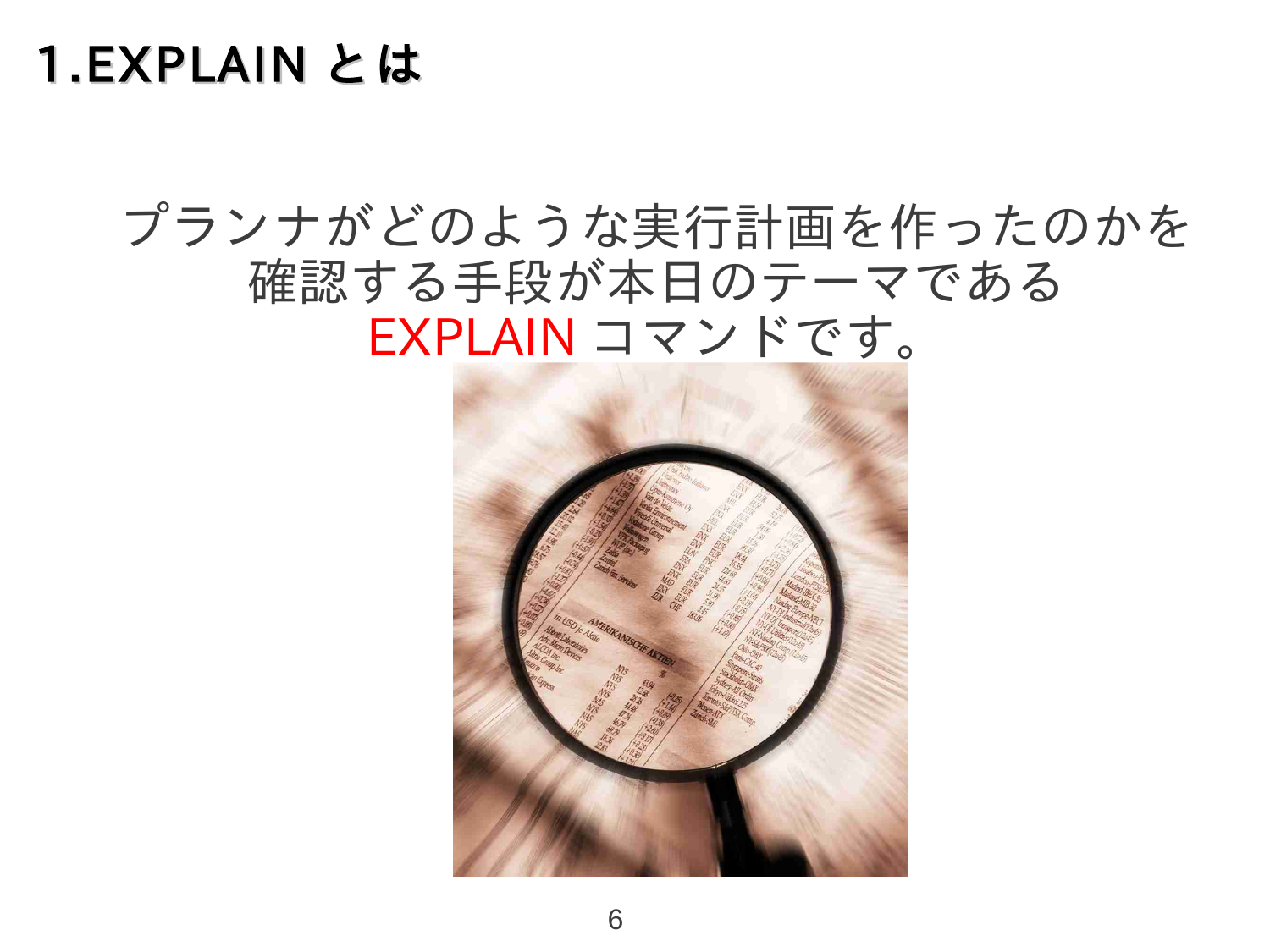① どのようなアクセス方法が適切か

② どのような結合方法が適切か

③ 統計情報を元に実行計画を作成する事 がプランナの役目

④ どのような選択が行なわれたか どのように実行されたか EXPLAIN コマンドで確認する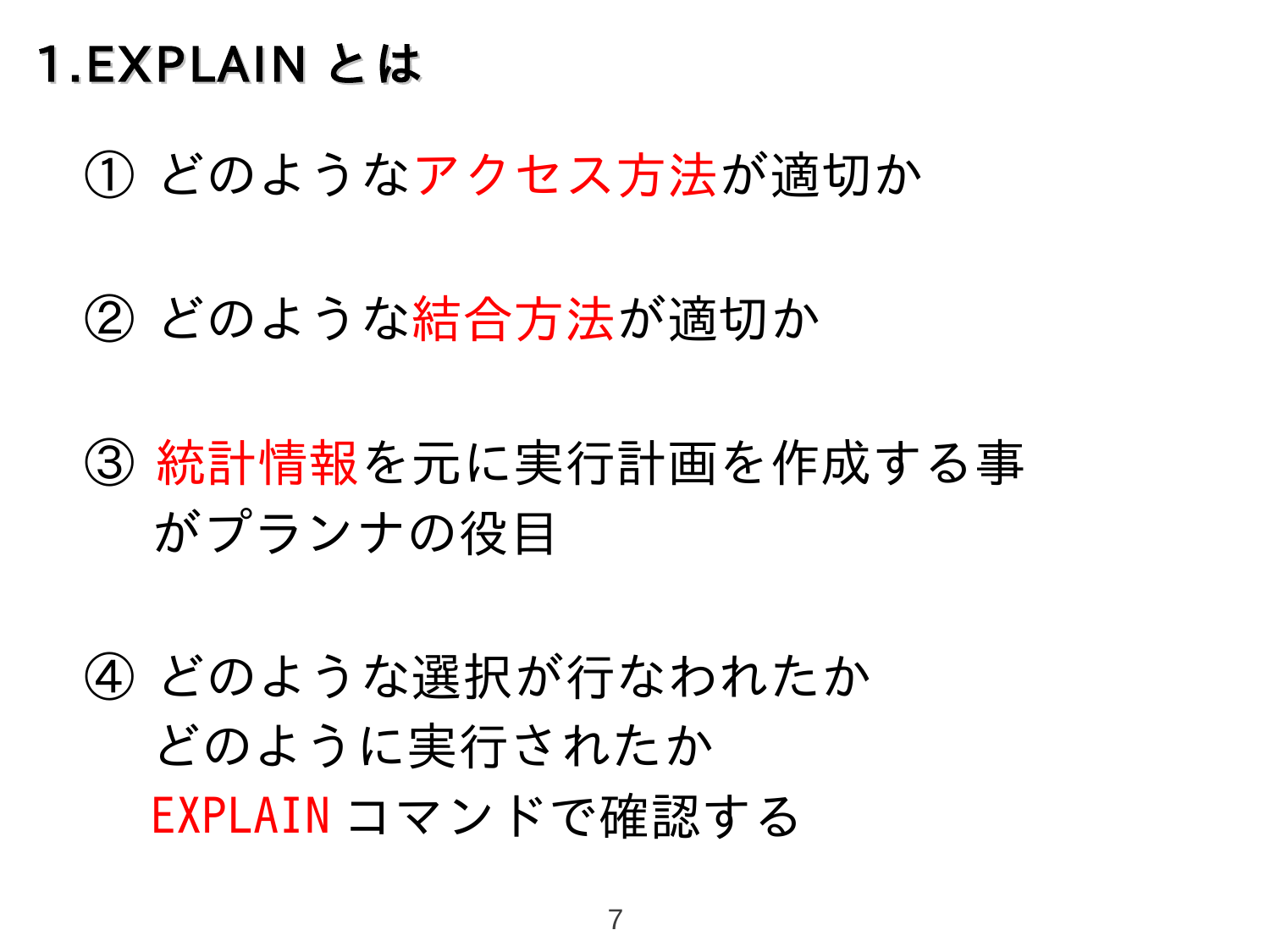**2.** 表アクセス方法





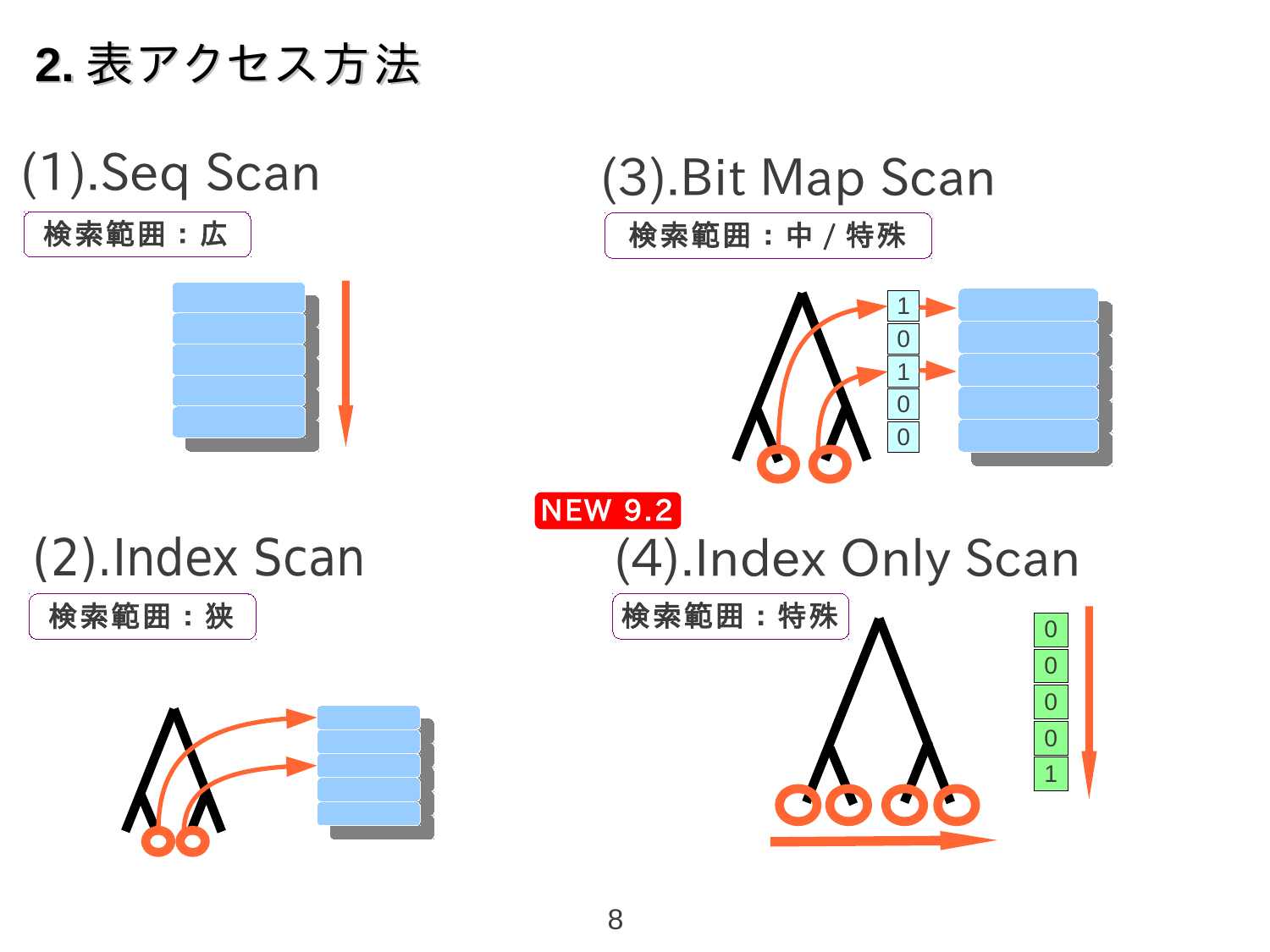### **3.** 表結合方法

#### **1.Nested Loop Join**

#### $\frac{5}{1}$   $\ddot{\phantom{0}}$   $\overline{)}$   $\overline{\phantom{0}}$   $\frac{5}{2}$   $\overline{a}$  )<br>— 外部表 5<br>—  $\ddot{\phantom{0}}$   $\overline{)}$   $\overline{\phantom{0}}$   $\frac{5}{1}$   $\overline{)}$  )<br>—  $\overline{)}$   $\frac{1}{2}$   $\ddot{\phantom{0}}$   $\overline{\phantom{0}}$   $\overline{)}$  内部表 外部表 内部表 外部表 内部表 **2.Sort Merge Join 3.Hash Join** 特徴:いかなる場合でも 選択可能 特徴:ソートが完了すれば早い 特徴:ハッシュを作成できれば早い

① どのようなアクセス方法が適切か

どのような結合方法が適切か

 統計情報を元に実行計画を作成する事 がプランナの役目

 どのような選択が行なわれたか、 どのように実行されたか、 EXPLAIN コマンドで確認する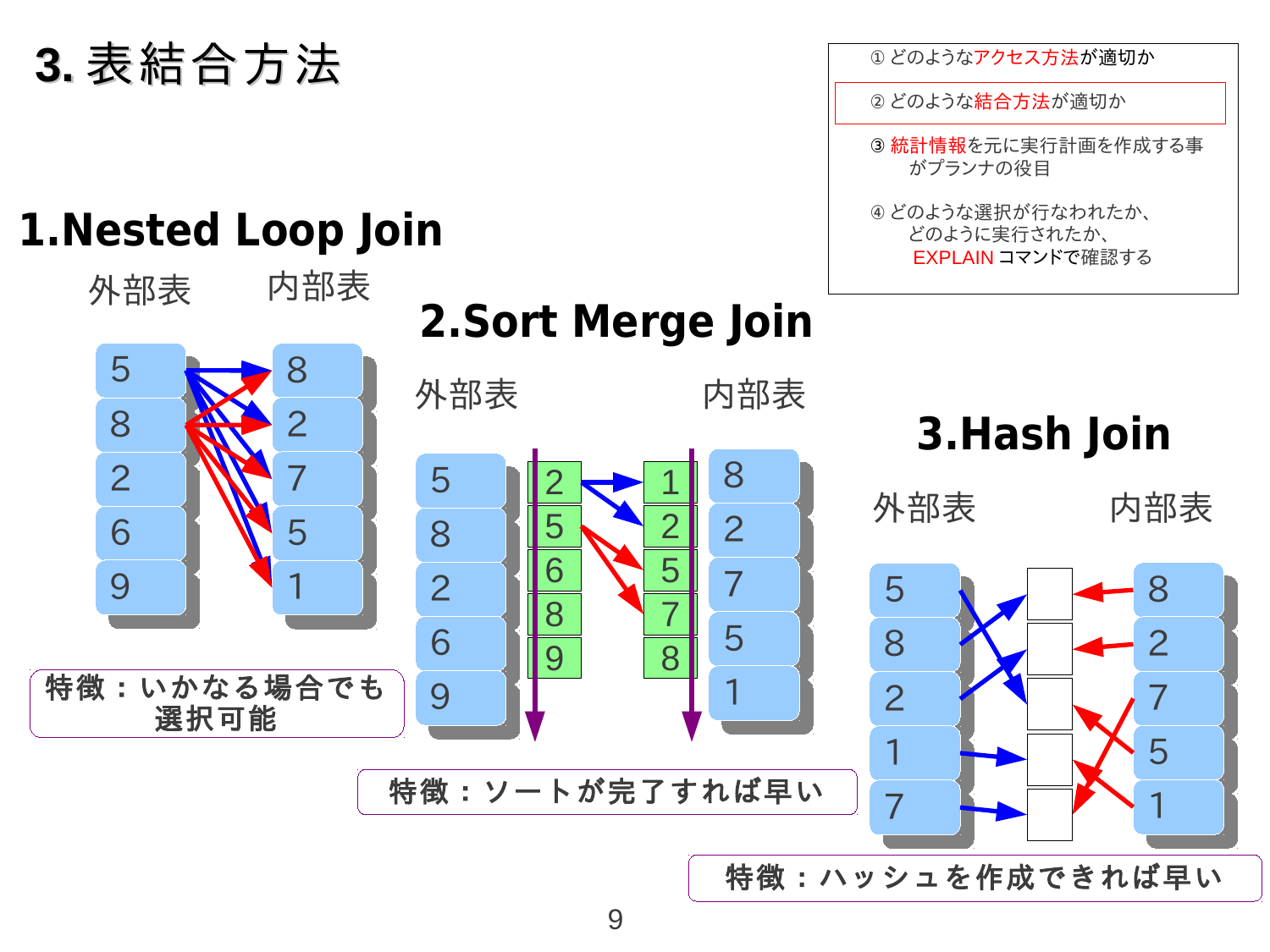#### **4.** 統計情報

#### 1つ1つの表の

- ・行数
- ・行サイズ平均
- ・相関
- ・ヒストグラム

などを見積もったもの。

統計情報取得コマンド ANALYZE 表名 ;

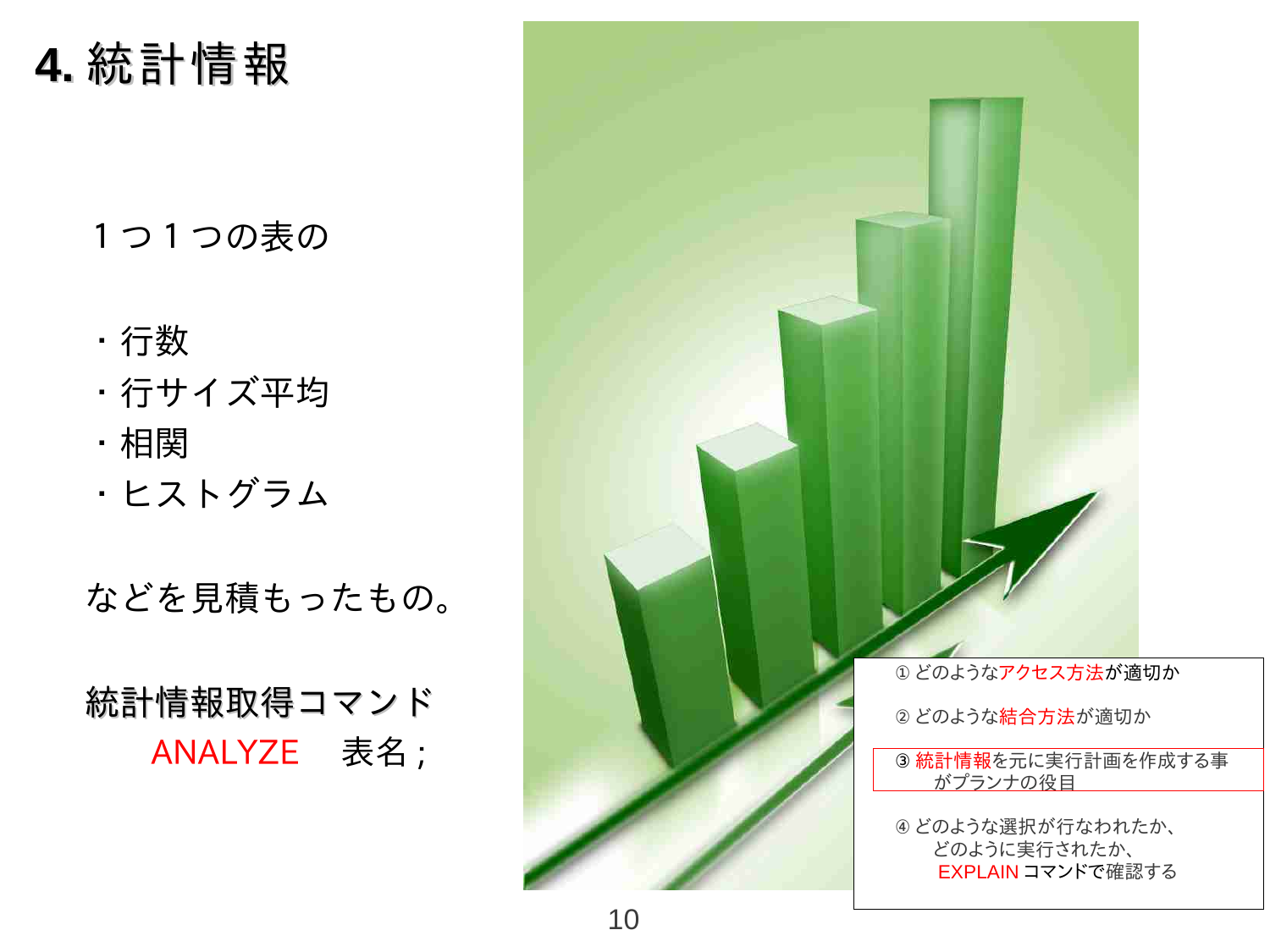

#### SELECT d.dname,e.ename FROM emp e JOIN dept d USING (deptno);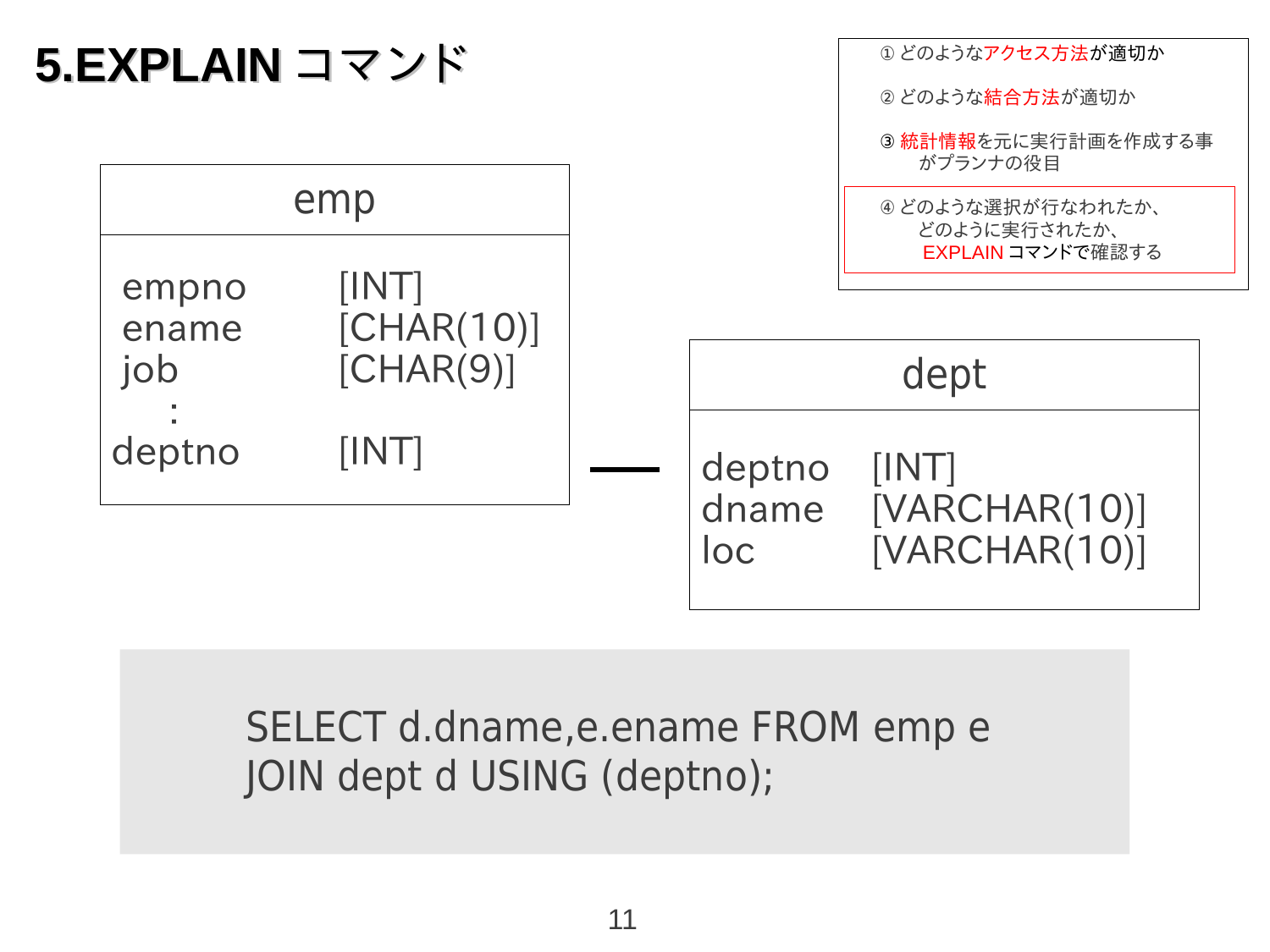#### **5.EXPLAIN** コマンド

### Explain Plan の例

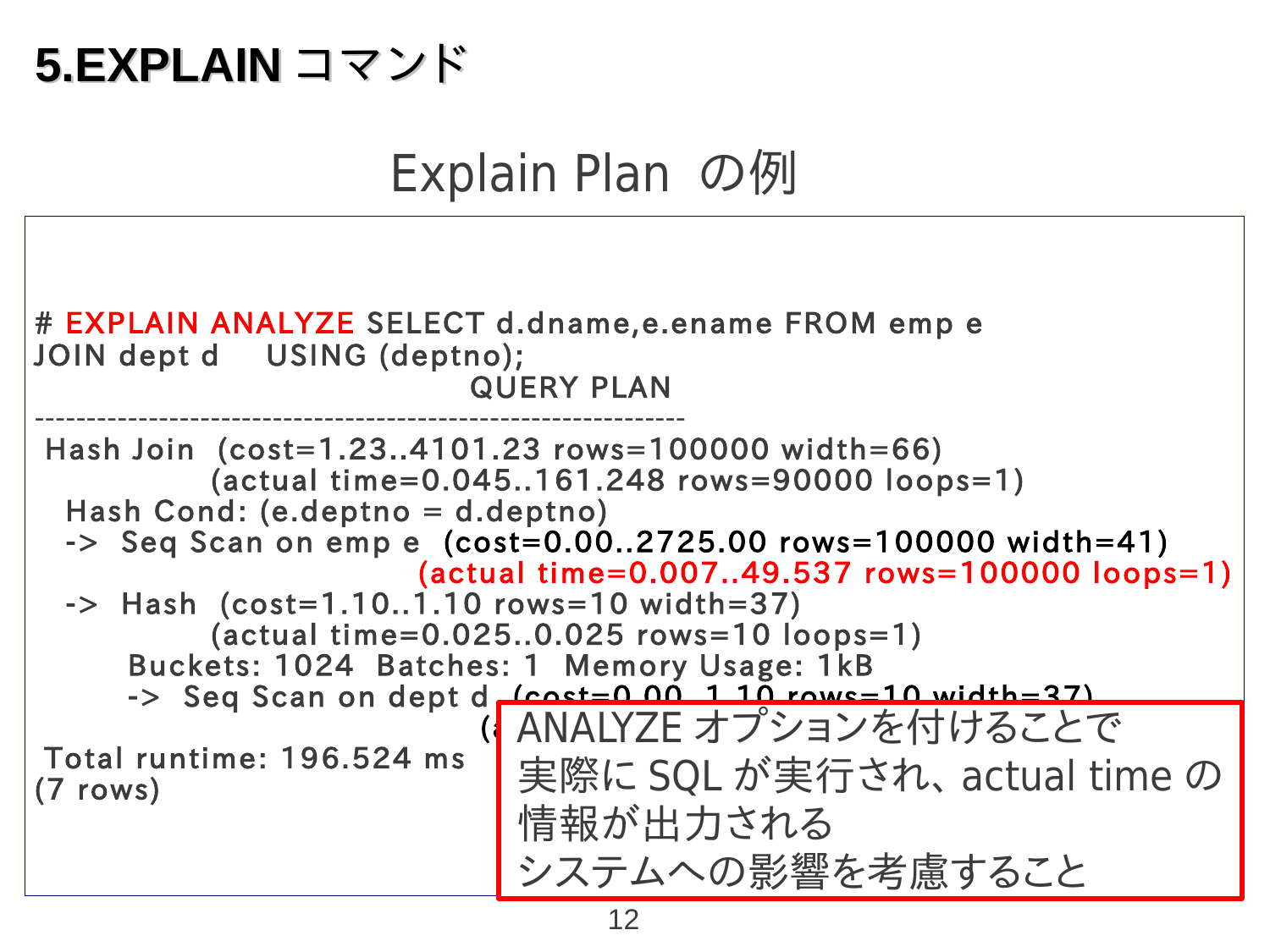## **5.EXPLAIN** コマンド (アクセス方法)

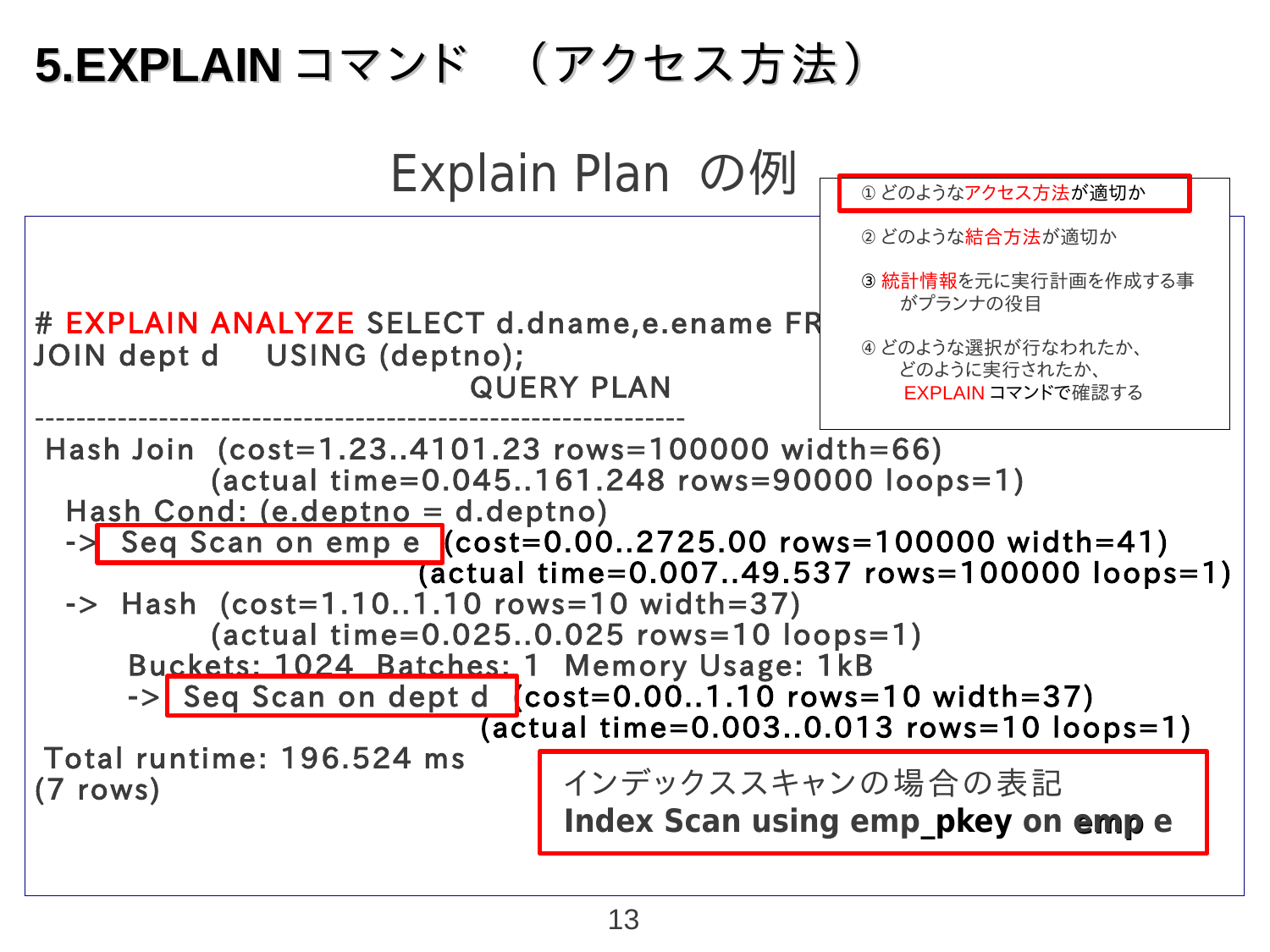## **5.EXPLAIN** コマンド (結合方法)

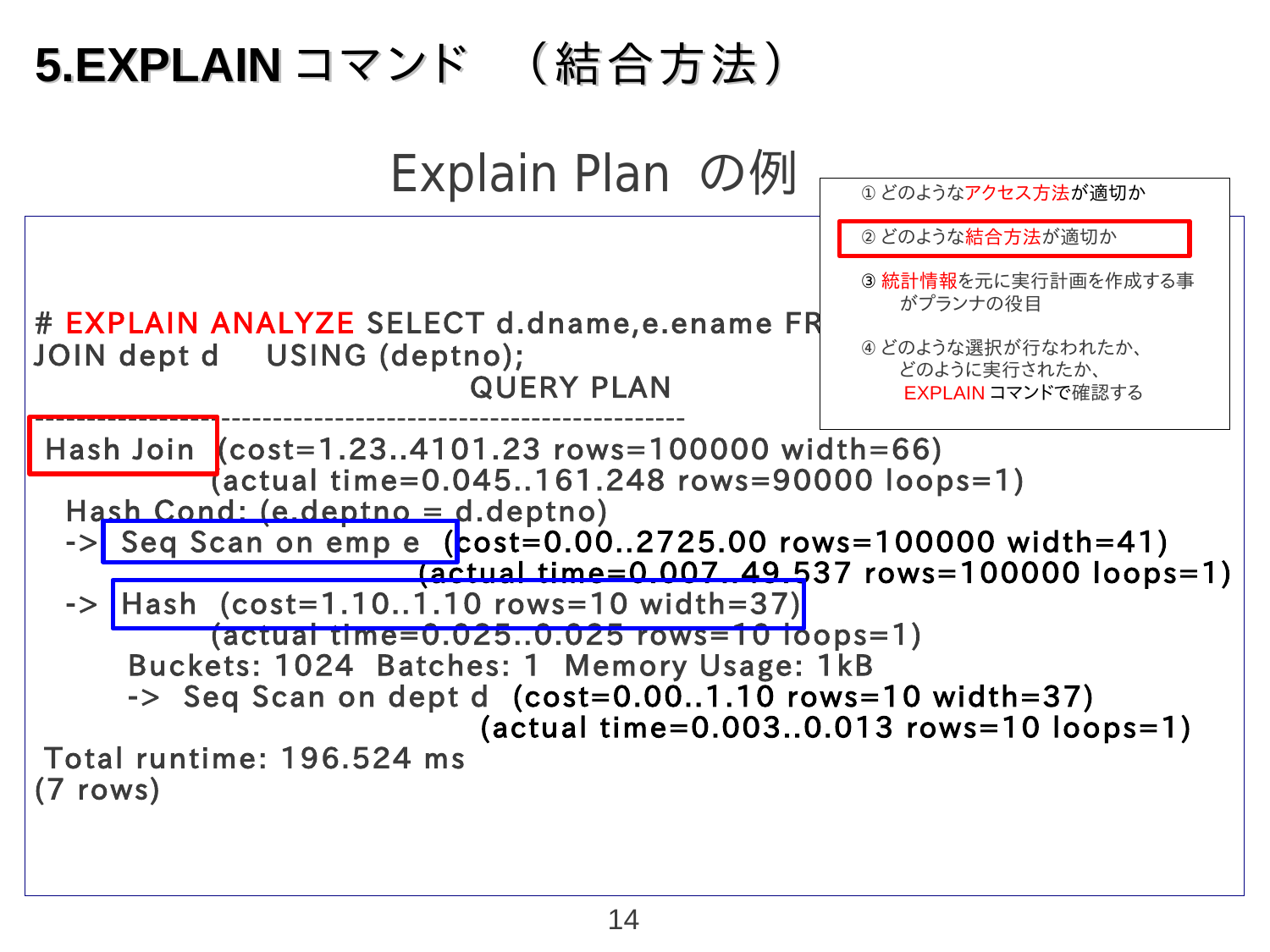## **5.EXPLAIN** コマンド **(** 統計情報 **)**

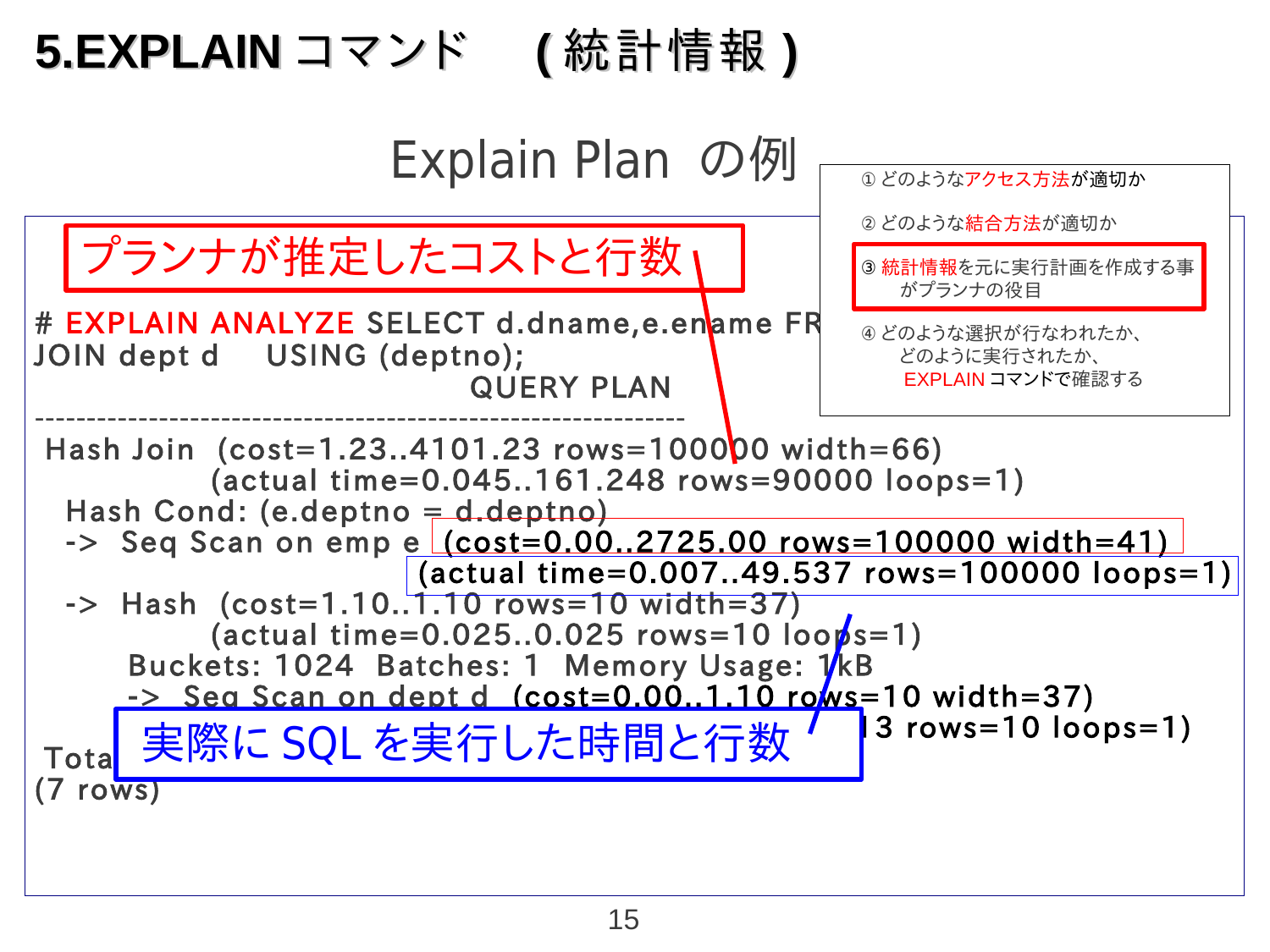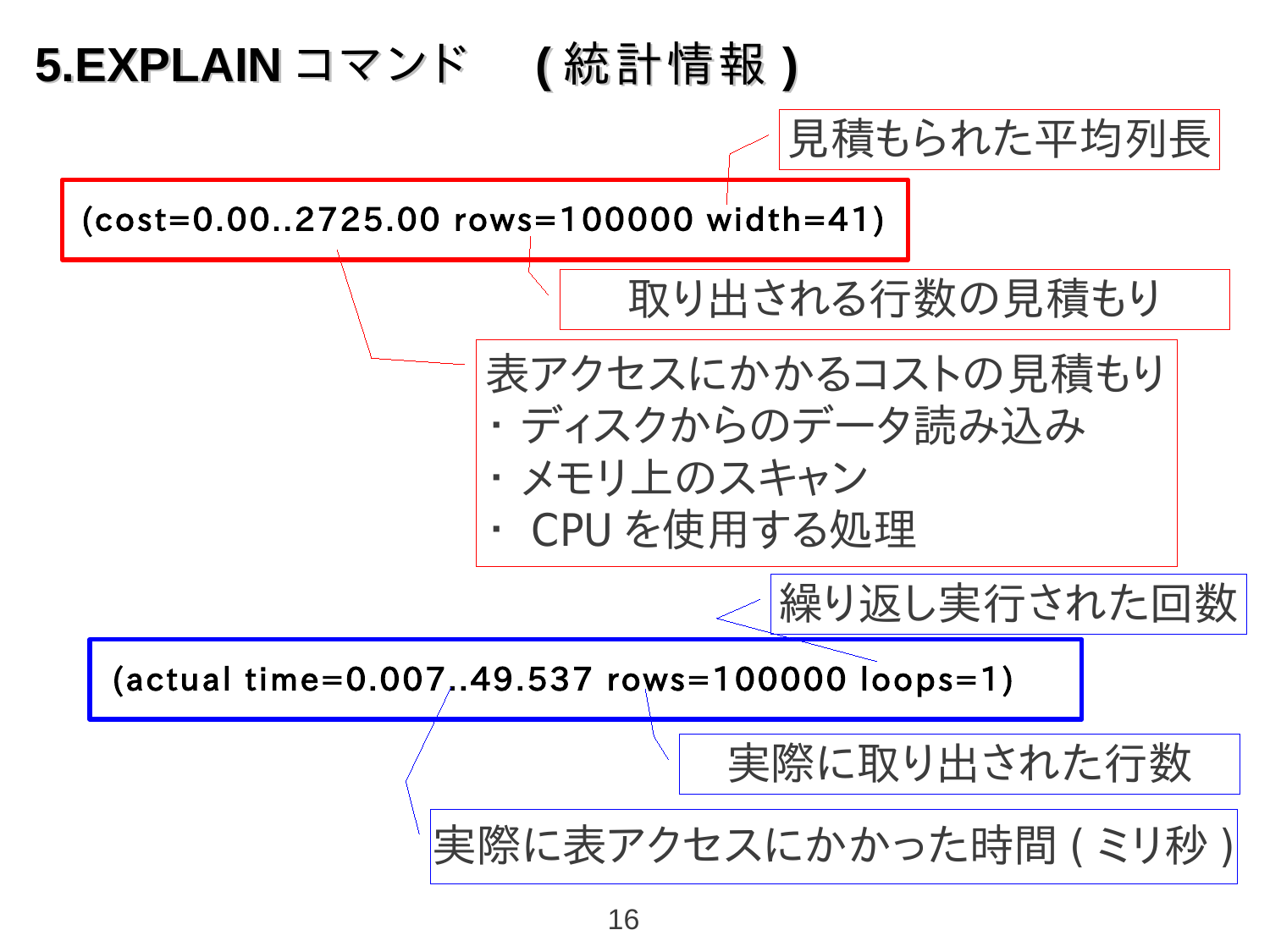## **5.EXPLAIN** コマンド **(** 統計情報見方のコツ **)**

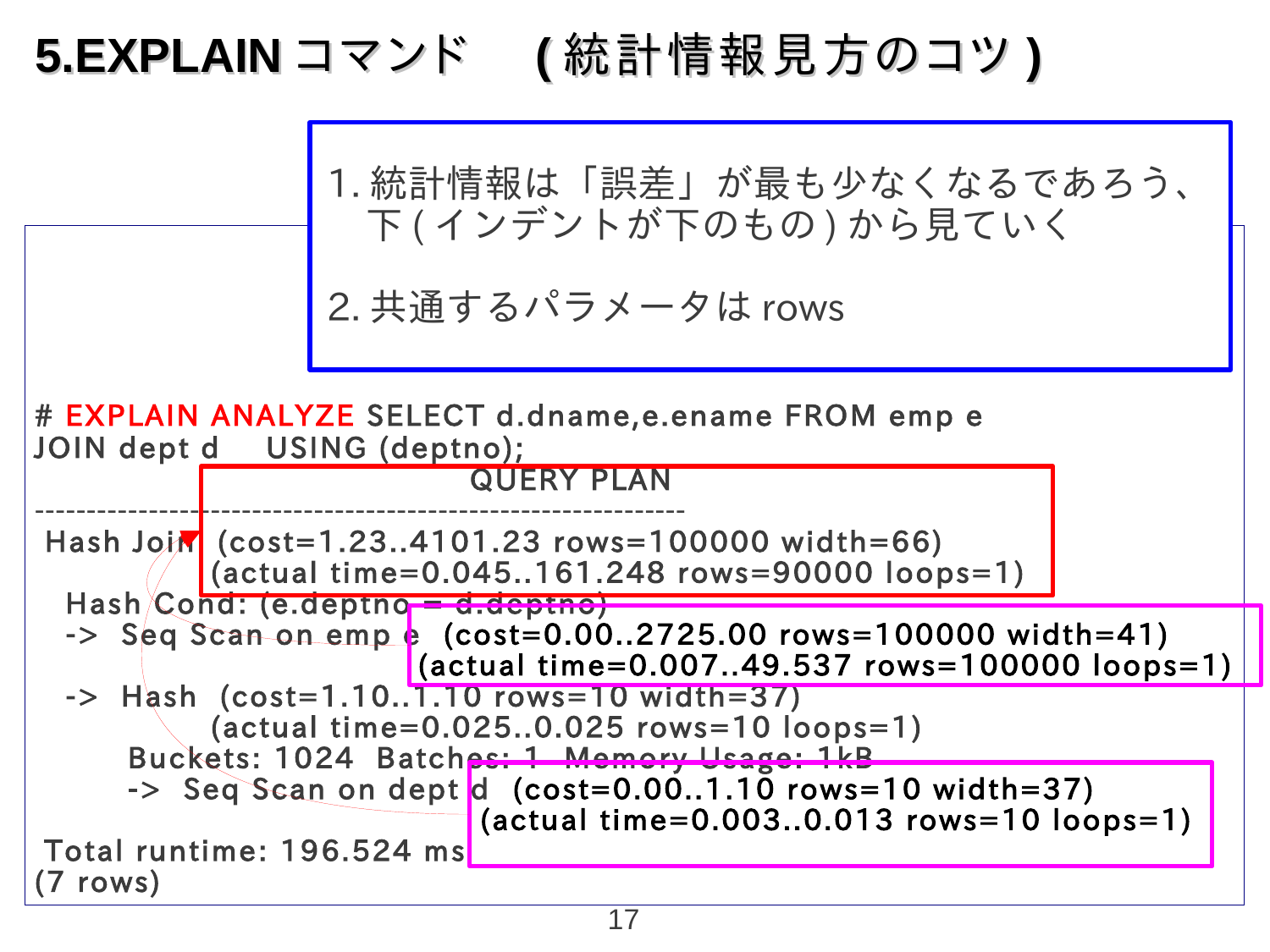

SELECT exception\_id FROM exception JOIN exception notice map USING (exception id) WHERE complete IS FALSE AND notice\_id = 3;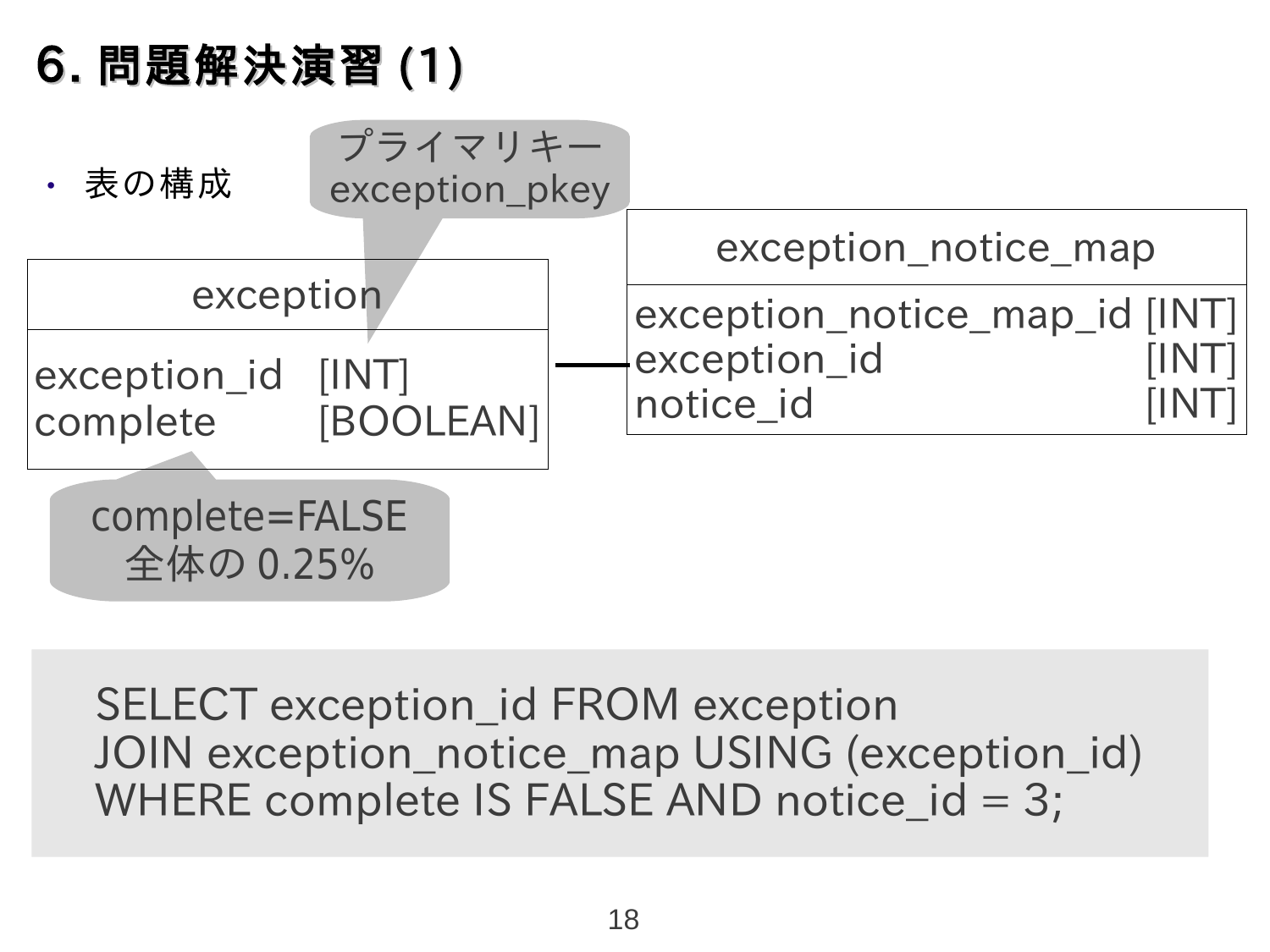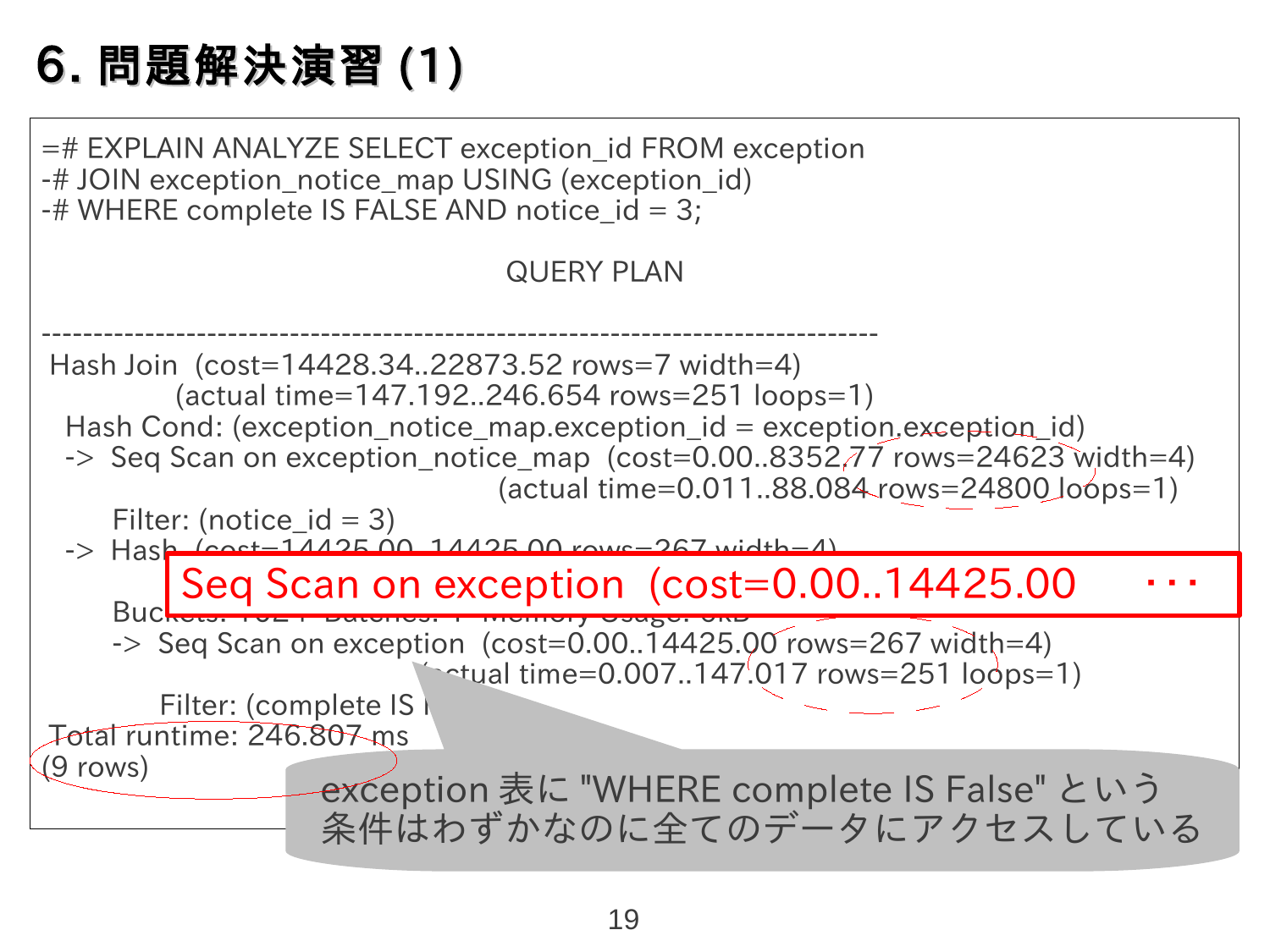

SELECT exception\_id FROM exception JOIN exception notice map USING (exception id) WHERE complete IS FALSE AND notice  $id = 3$ ;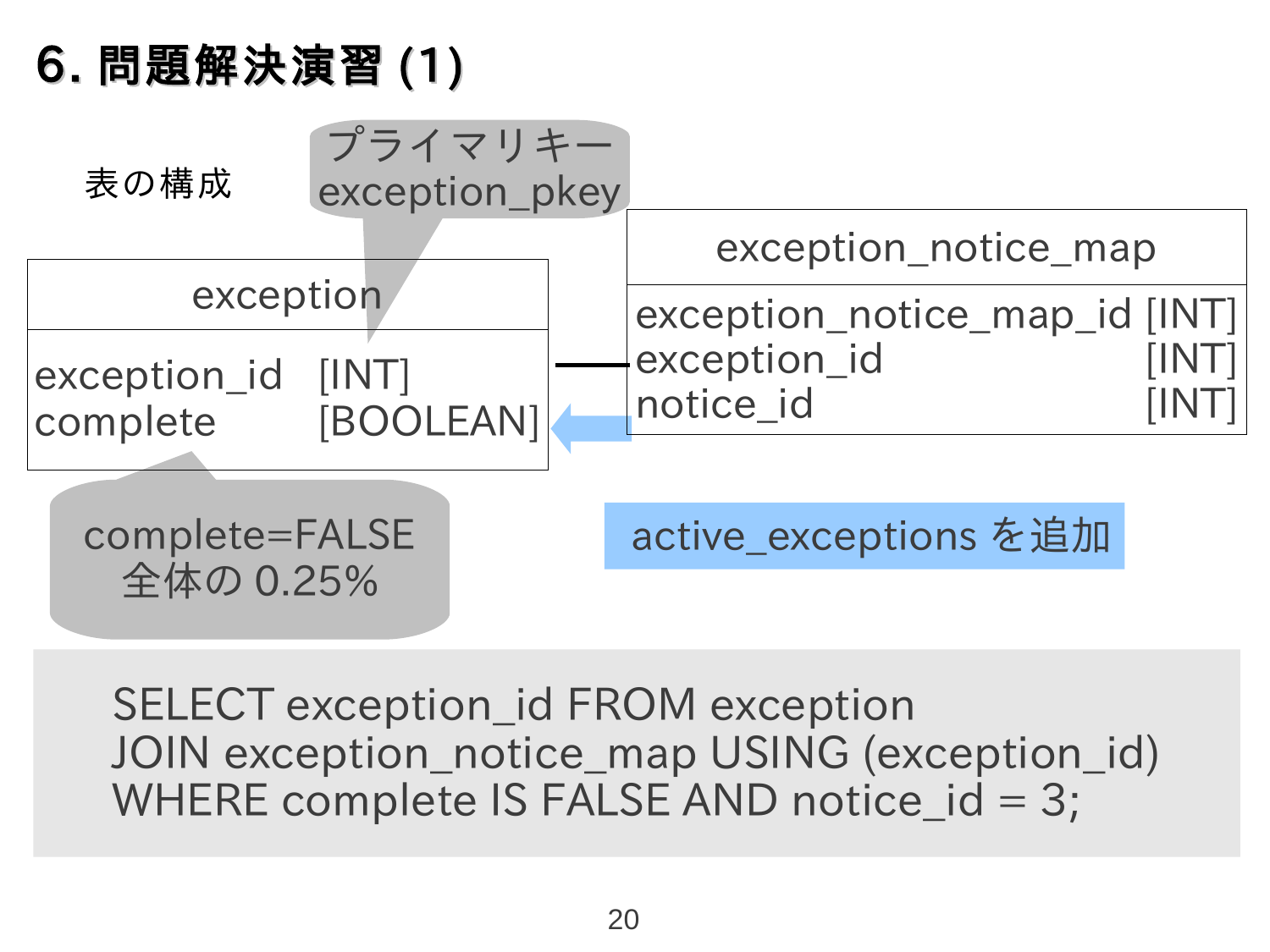$=$ # CREATE INDEX active exceptions ON exception(complete) WHERE complete IS false;

 $=$  # EXPLAIN ANALYZE SELECT exception id FROM exception -# JOIN exception notice map USING (exception id) -# WHERE complete IS FALSE AND notice\_id = 3;

#### QUERY PLAN

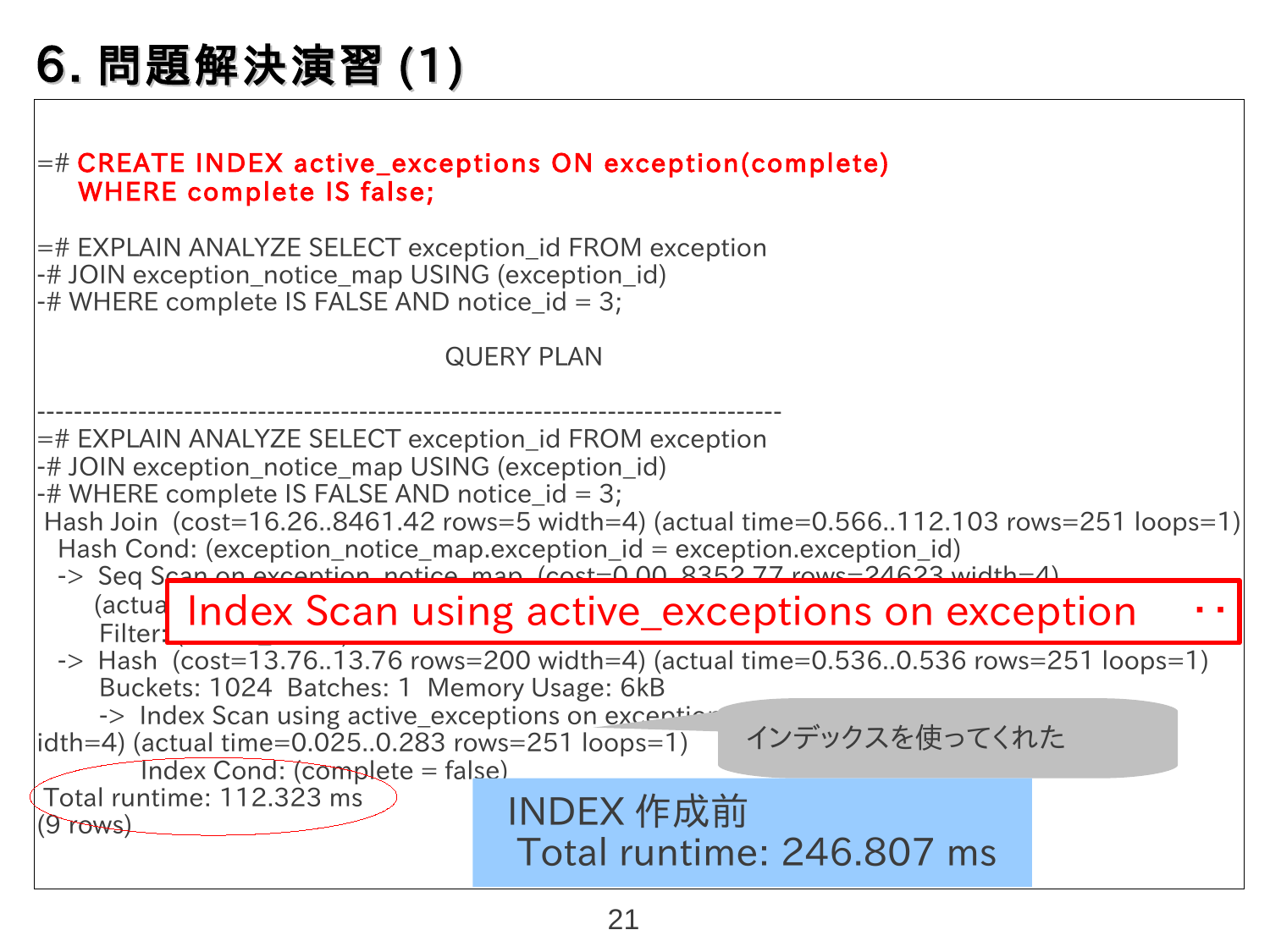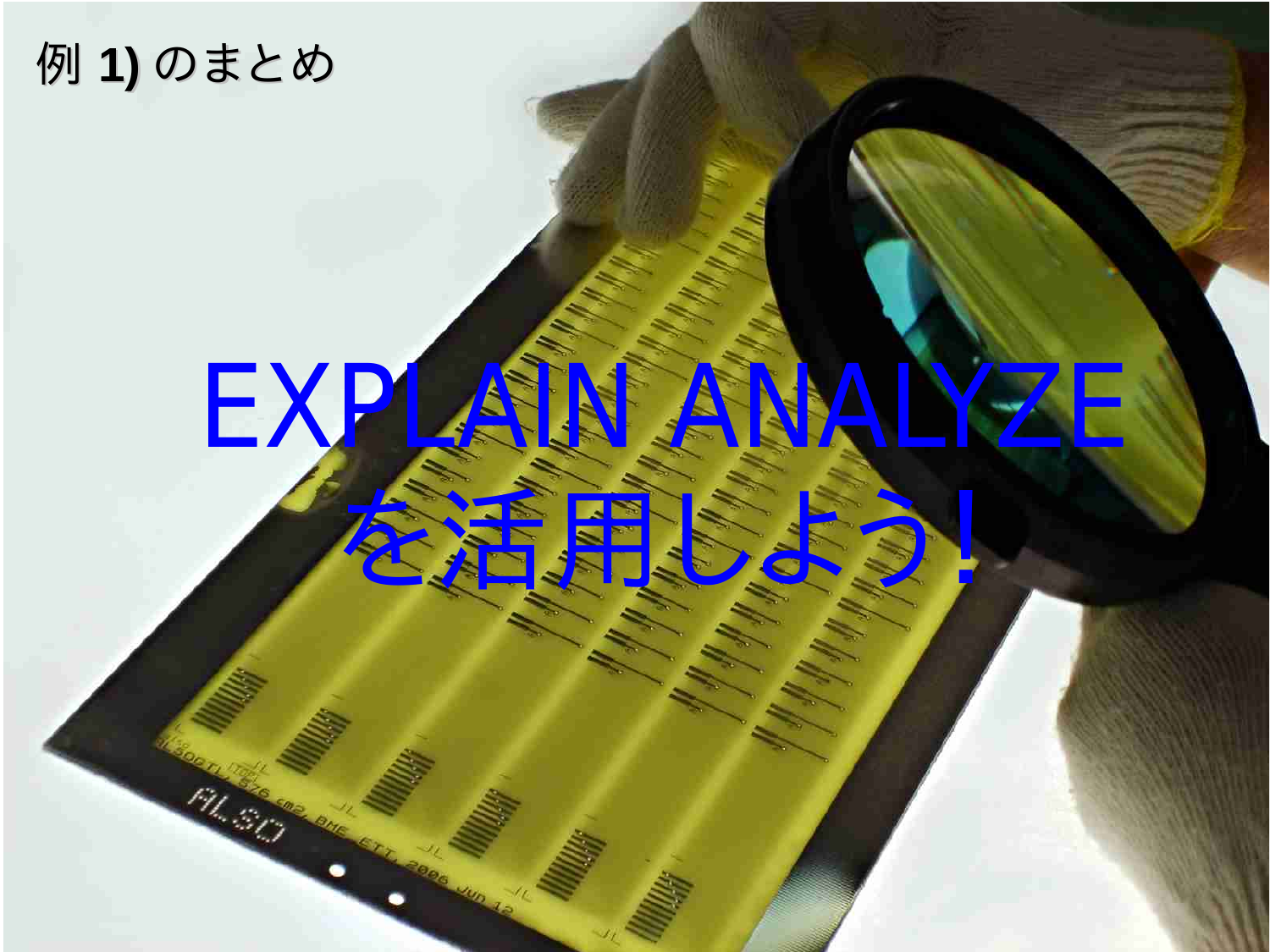

SELECT h.host\_name,s.name,i.image\_name FROM images i JOIN host h USING (host\_id) JOIN site s USING (site\_id) WHERE images  $id > 2212$ ;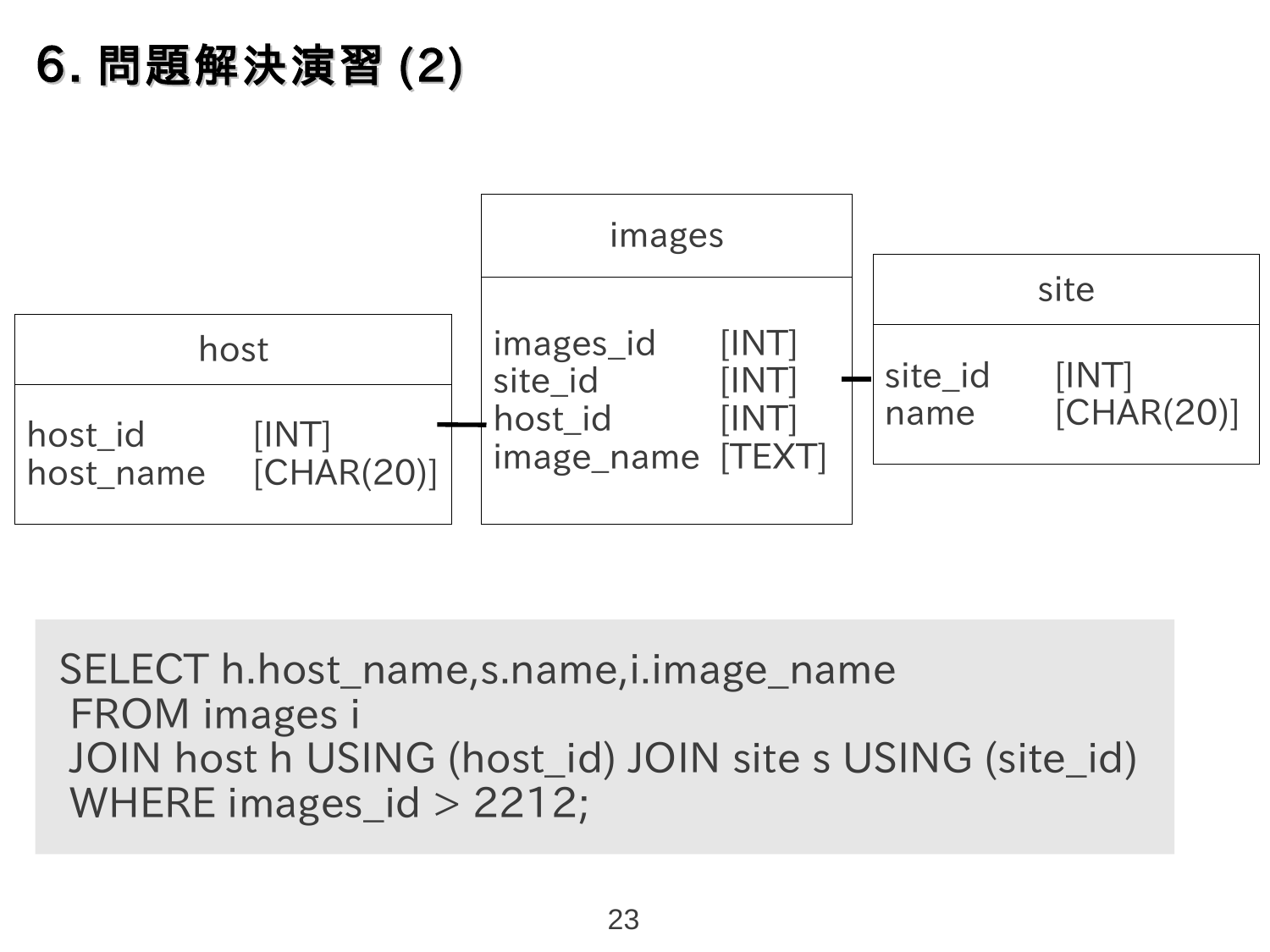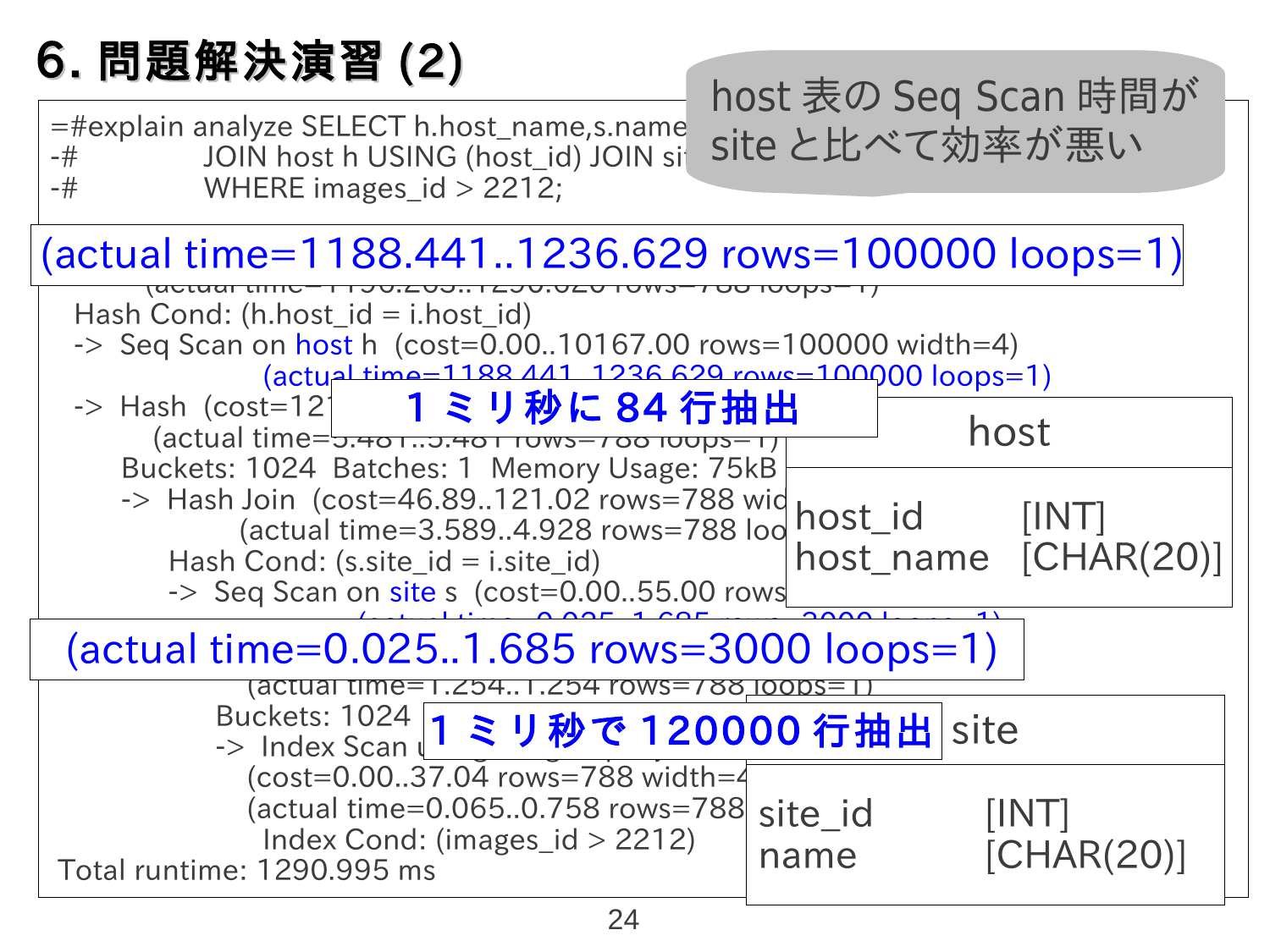

1 行のサイズは?  $\Rightarrow$  INT 4byte + CHAR 20byte + Tupleheader 23+ α byte= 約 50bytes

ブロックヘッダは ? ⇒23bytes

1 ブロックのサイズは? ⇒8192bytes

## 1 ブロックに入る最大行数 (8192-32)/50 = 約 163 行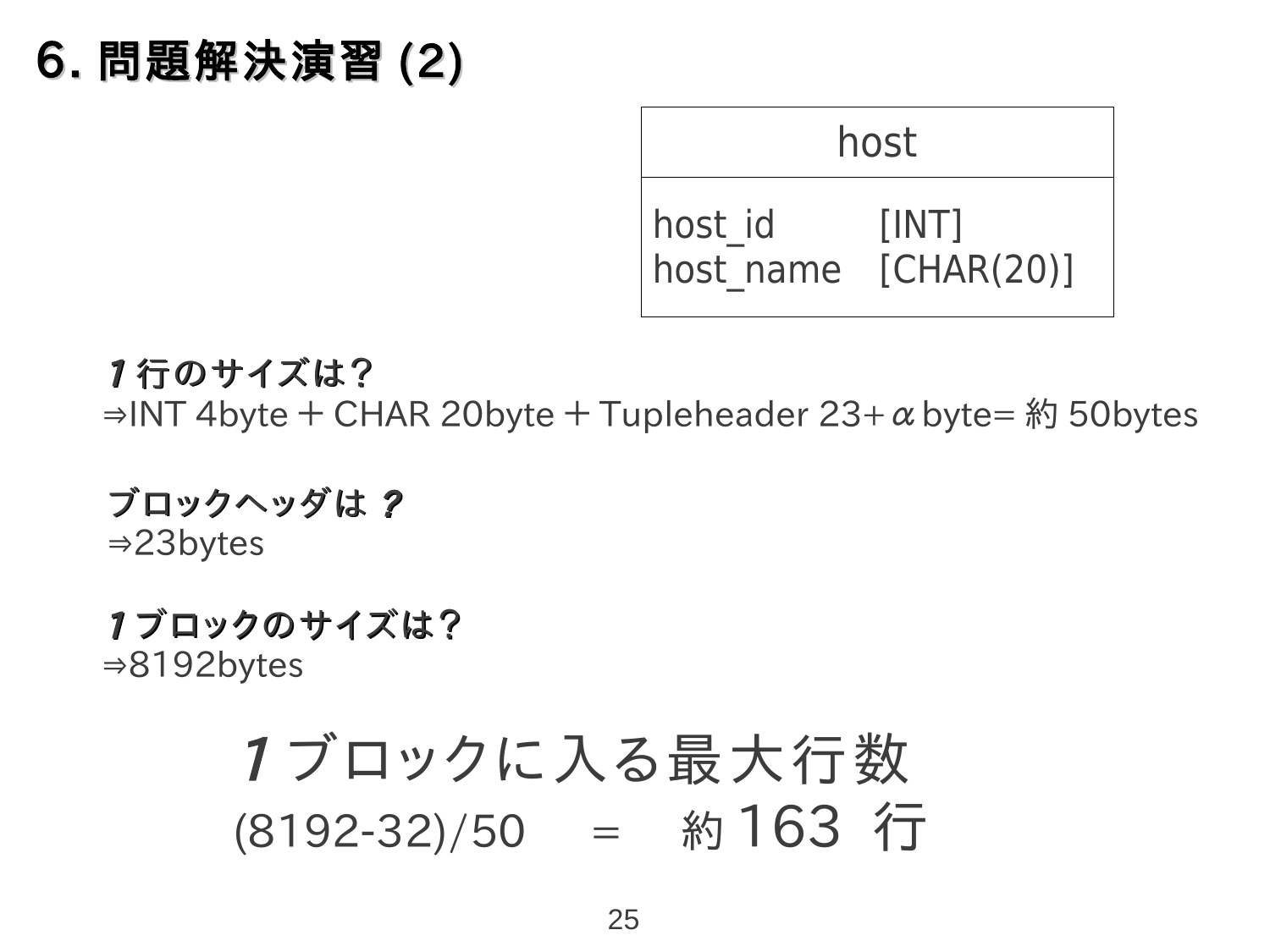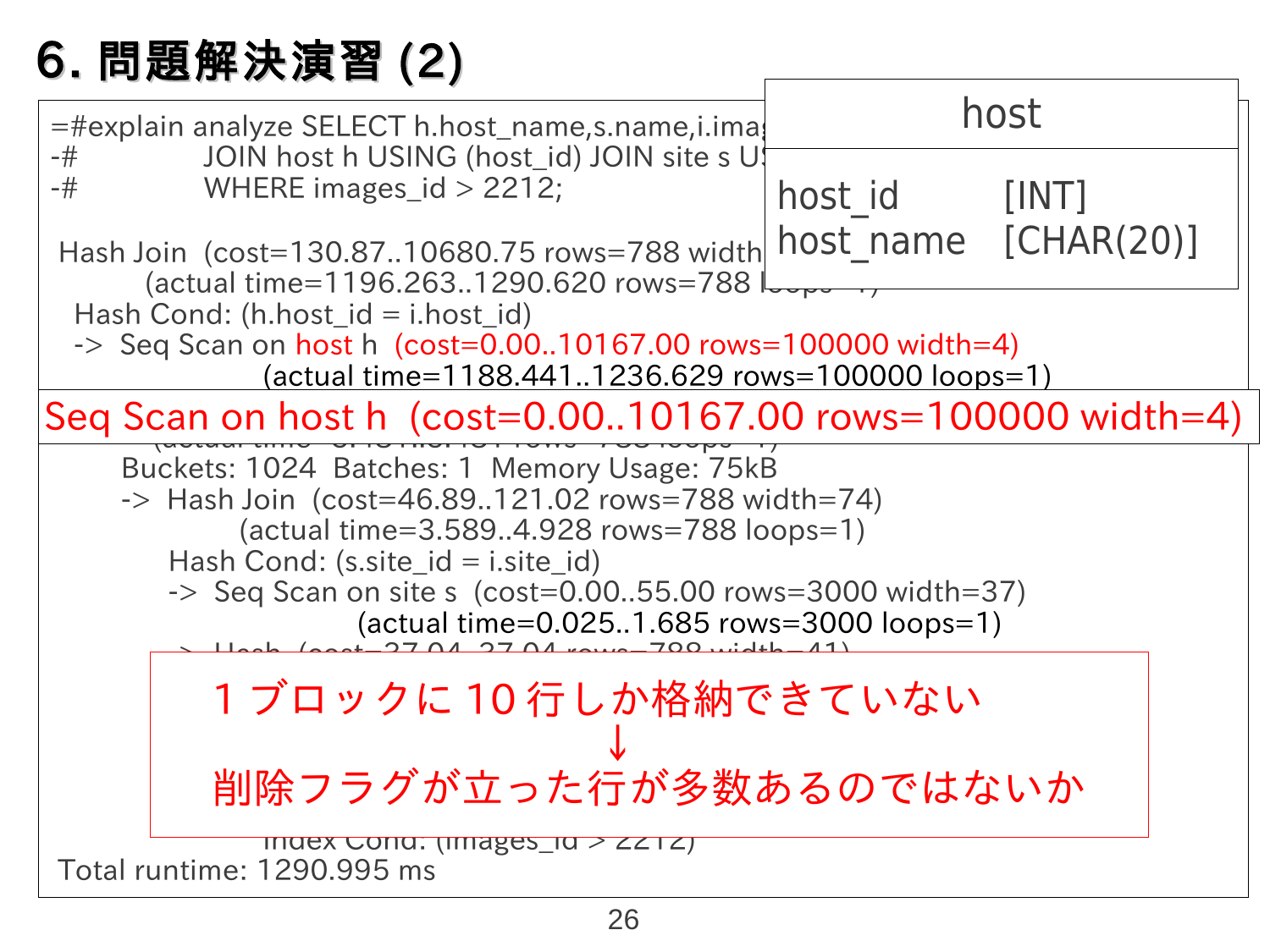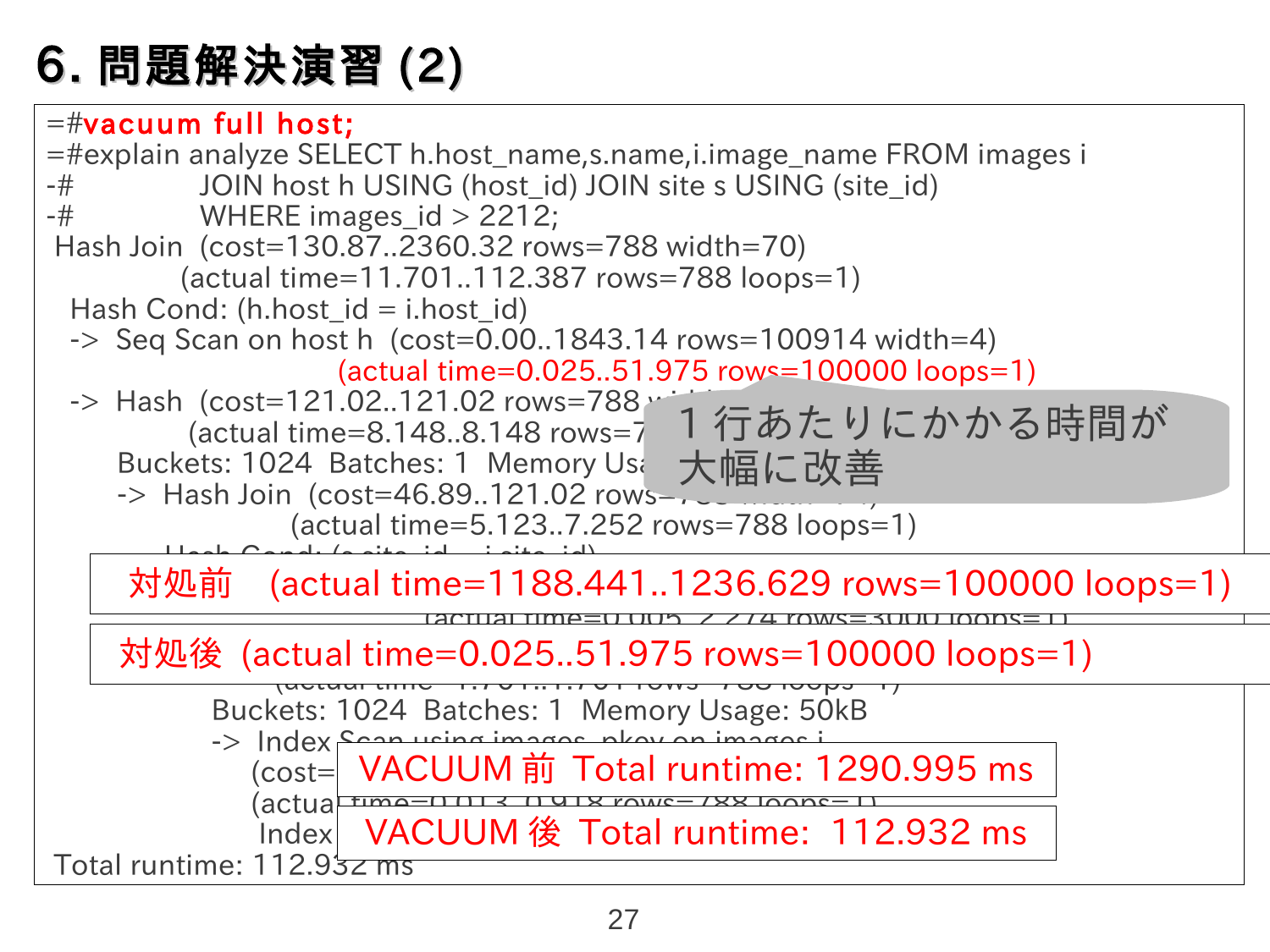## 6. 問題解決演習 **(2)** まとめ VACUUM FULL がいらない設計、運用を。 EXPLAIN を見れば、メンテナンスの必要性も分かる

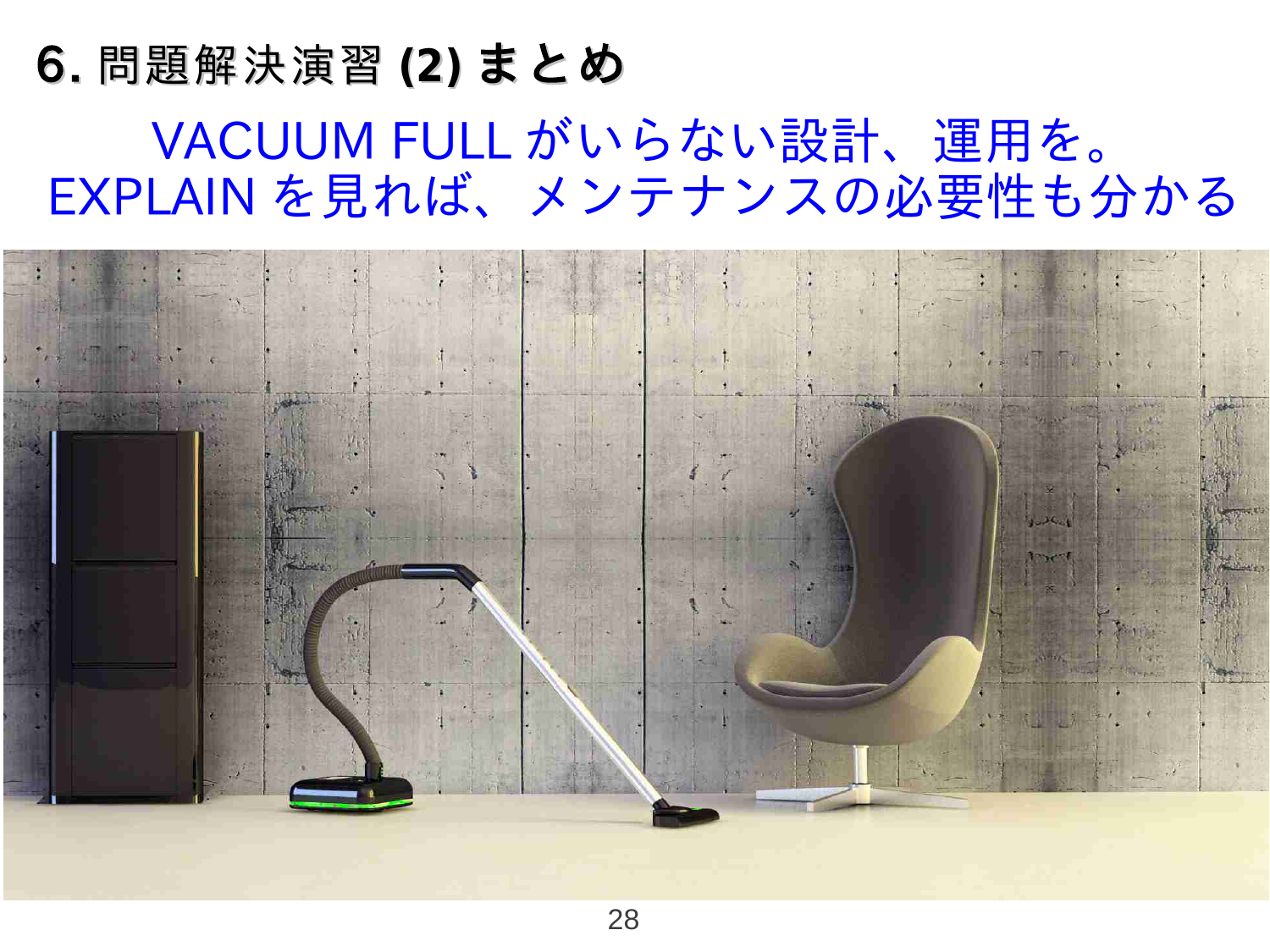#### $\begin{array}{c|c|c|c|c|c|c} \hline \multicolumn{3}{c|}{\textbf{1}} & \multicolumn{3}{c|}{\textbf{2}} & \multicolumn{3}{c|}{\textbf{3}} & \multicolumn{3}{c|}{\textbf{4}} & \multicolumn{3}{c|}{\textbf{5}} \\ \hline \multicolumn{3}{c|}{\textbf{1}} & \multicolumn{3}{c|}{\textbf{2}} & \multicolumn{3}{c|}{\textbf{3}} & \multicolumn{3}{c|}{\textbf{4}} & \multicolumn{3}{c|}{\textbf{5}} \\ \hline \multicolumn{3}{c|}{\textbf{1}} & \multicolumn{$ まとめ どのようなアクセス方法が適切か どのような結合方法が適切か 統計情報を元に実行計画を 作成する事がプランナの役目 どのような選択が行なわれたかを EXPLAIN コマンドで確認できる

EXPLAIN には ANALYZE をつける インデントの下の方から時間が かかっているものを見つける 対処例 )

-INDEX を作成する -VACUUM FULL を実行する

29